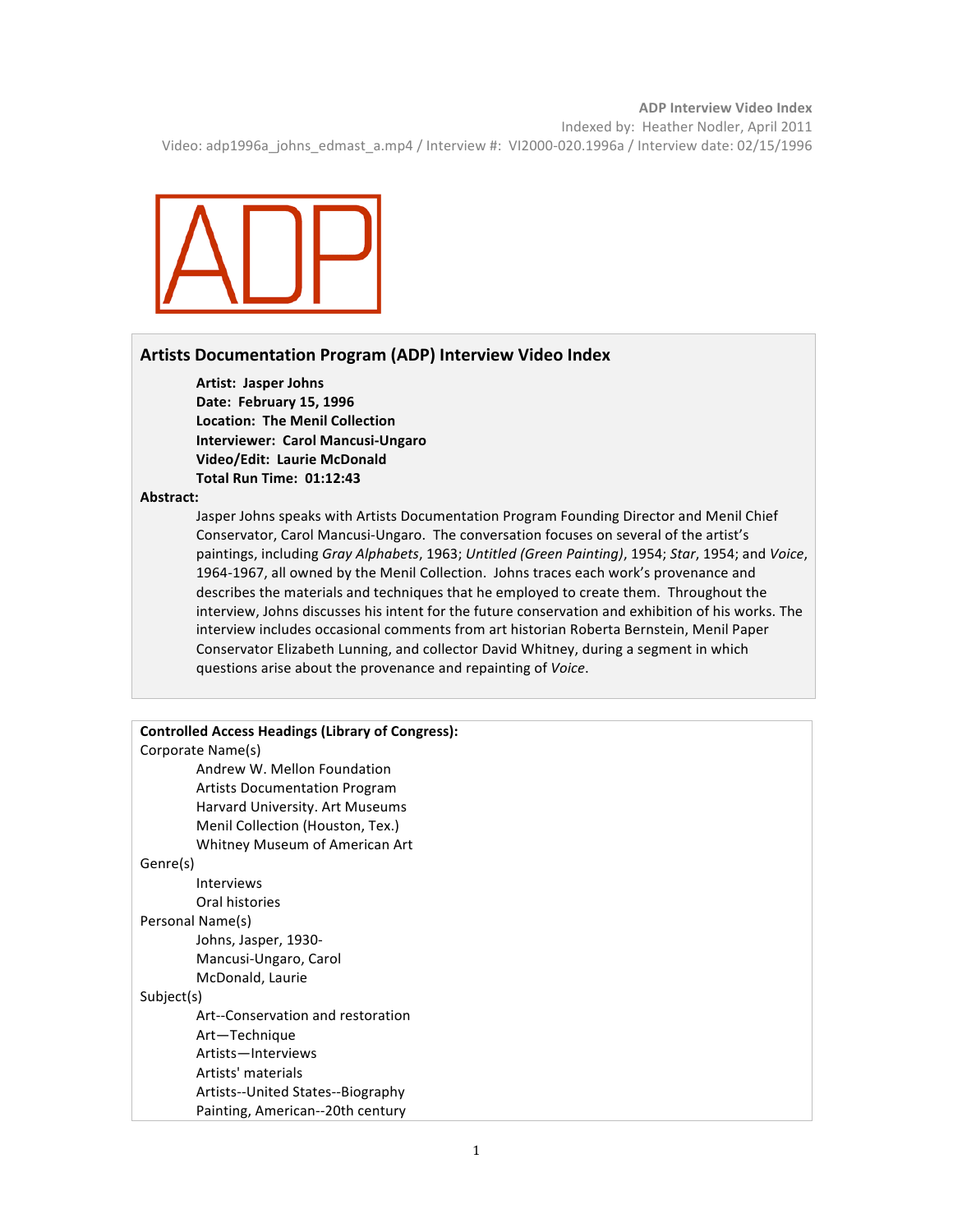Indexed by: Heather Nodler, April 2011 Video: adp1996a\_johns\_edmast\_a.mp4 / Interview #: VI2000-020.1996a / Interview date: 02/15/1996

## **Exhibitions/Works:\$**

Names of exhibitions and works referenced during this interview appear below in gray cells.

### **Controlled\$Vocabulary:**

Except where indicated, all keywords employ Getty vocabularies (AAT/ULAN/TGN). Those marked with (\*) employ Library of Congress Authorities. Those marked with (\*\*) employ local terms.

| <b>Time</b> | <b>Contents</b>                                                                                | <b>Subject Keywords</b>                             |
|-------------|------------------------------------------------------------------------------------------------|-----------------------------------------------------|
| 00:00:01    | <b>Opening Credits</b>                                                                         |                                                     |
| 00:00:50    | Introduction                                                                                   |                                                     |
|             | Carol Mancusi-Ungaro, Jasper Johns                                                             |                                                     |
|             |                                                                                                |                                                     |
| 00:01:13    | (Image)                                                                                        | <b>Menil Collection</b>                             |
|             | <b>Jasper Johns</b>                                                                            | paintings (visual works)                            |
|             | Gray Alphabets, 1956                                                                           |                                                     |
|             | The Menil Collection, Houston                                                                  |                                                     |
|             |                                                                                                |                                                     |
| 00:01:13    | <b>Technical Specifications and Conservation Issues</b>                                        | beeswax                                             |
|             | Mancusi-Ungaro describes a treatment that she undertook in                                     | dammar                                              |
|             | 1985 on Gray Alphabets. Over the course of her description, she                                | encaustic paint                                     |
|             | and Johns discuss the materials and processes that he used to                                  | Heller, Ben, 1925-*<br>Menil, Dominique de          |
|             | create the painting, as well as the work's provenance.                                         | Menil, John de*                                     |
|             |                                                                                                | <b>Menil Collection</b>                             |
|             |                                                                                                | newsprint                                           |
|             |                                                                                                | oil paint (paint)                                   |
|             |                                                                                                | paper (fiber product)                               |
|             |                                                                                                | provenance                                          |
|             |                                                                                                | restoration (process)                               |
| 00:01:49    | (Images)                                                                                       | <b>Menil Collection</b><br>paintings (visual works) |
|             | Jasper Johns                                                                                   |                                                     |
|             | Gray Alphabets, 1956 (details of paper letters and encaustic)<br>The Menil Collection, Houston |                                                     |
|             |                                                                                                |                                                     |
| 00:02:58    | <b>Technical Specifications</b>                                                                | canvas                                              |
|             | Johns discusses the canvas onto which he painted Gray Alphabets.                               | cloth                                               |
|             |                                                                                                | cotton (textile)                                    |
|             |                                                                                                |                                                     |
| 00:03:42    | (Images)                                                                                       | <b>Menil Collection</b>                             |
|             | Jasper Johns                                                                                   | paintings (visual works)                            |
|             | Gray Alphabets, 1956 (details of problems with canvas)                                         |                                                     |
|             | The Menil Collection, Houston                                                                  |                                                     |
|             |                                                                                                |                                                     |
| 00:04:09    | <b>Conservation Issues</b>                                                                     | beeswax                                             |
|             | Johns assesses the current condition of Gray Alphabets.                                        | canvas<br>cloth                                     |
|             |                                                                                                | color shift                                         |
|             |                                                                                                | encaustic paint                                     |
|             |                                                                                                | newsprint                                           |
|             |                                                                                                | visual inspection                                   |
|             |                                                                                                | yellowing                                           |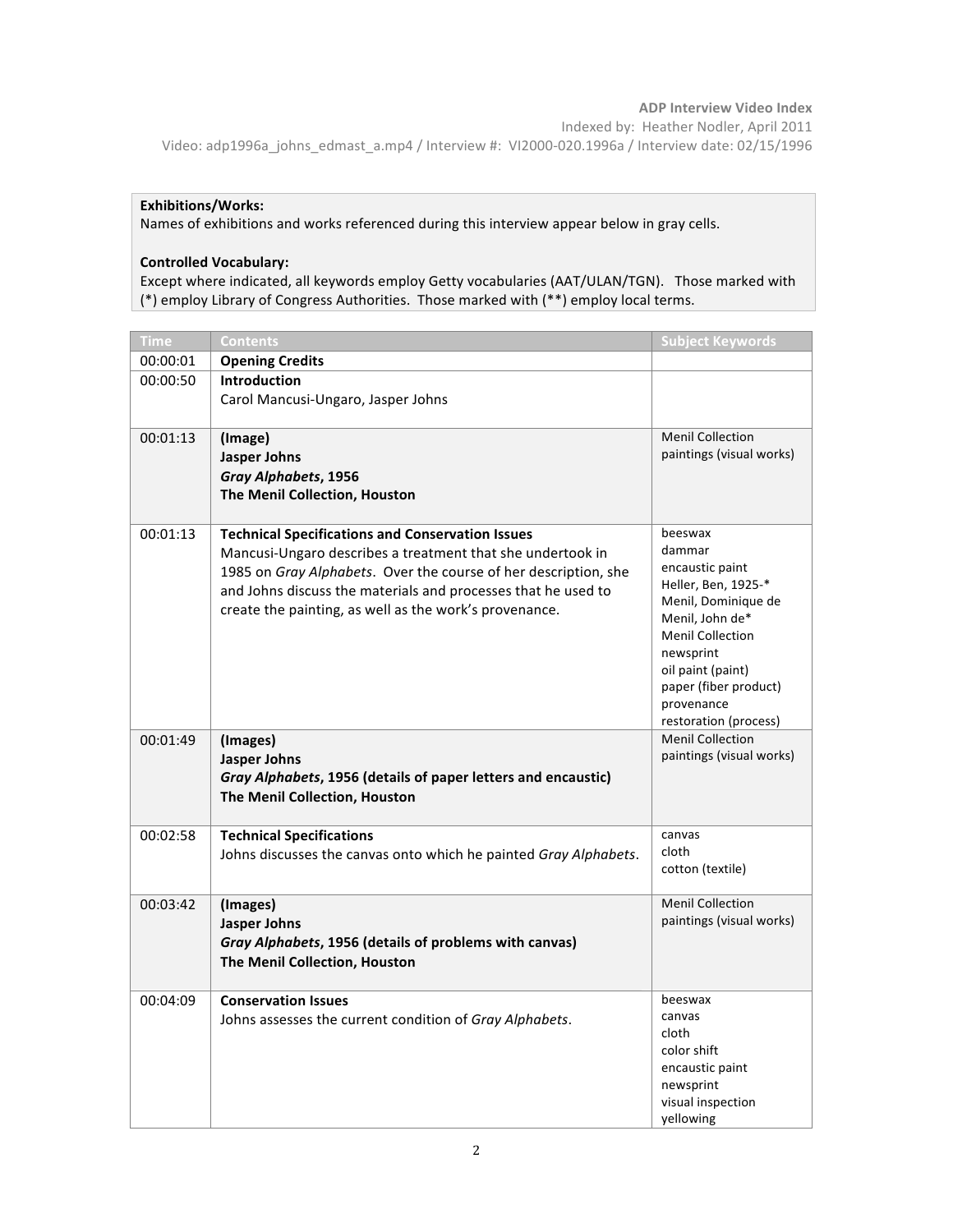**ADP Interview Video Index** Indexed by: Heather Nodler, April 2011

|          | 0211990 / 02/15/200 / 02/15/200 / 02/14/200 / 02/14/200 / 02/14/200 / 02/200 / 02/200 / 02/200 / 02/                                                                                                                                                                                                                        |                                                                                                                                                                                                                                                              |
|----------|-----------------------------------------------------------------------------------------------------------------------------------------------------------------------------------------------------------------------------------------------------------------------------------------------------------------------------|--------------------------------------------------------------------------------------------------------------------------------------------------------------------------------------------------------------------------------------------------------------|
| 00:04:24 | (Images)<br><b>Jasper Johns</b><br>Gray Alphabets, 1956 (details of darkened newsprint letters)<br>The Menil Collection, Houston                                                                                                                                                                                            | <b>Menil Collection</b><br>paintings (visual works)                                                                                                                                                                                                          |
| 00:05:02 | <b>Conservation Issues</b><br>Mancusi-Ungaro continues to describe the treatment that she<br>undertook in 1985 on Gray Alphabets.                                                                                                                                                                                           | adhesive tape<br>aluminum (metal)<br>canvas<br>cleavage<br>edges (object portions)<br>frames (furnishings)<br>honeycomb<br>mounts (secondary<br>support)<br>restoration (process)<br>stretchers (framing and<br>mounting equipment)<br>wood (plant material) |
| 00:05:49 | (Image)<br>Conservation notes showing areas of treatment in 1985 on Gray<br>Alphabets, 1956                                                                                                                                                                                                                                 | documents<br><b>Menil Collection</b><br>paintings (visual works)<br>restoration (process)                                                                                                                                                                    |
| 00:06:39 | (Images)<br>Jasper Johns<br>Gray Alphabets, 1956 (details of original frame)<br>The Menil Collection, Houston                                                                                                                                                                                                               | <b>Menil Collection</b><br>paintings (visual works)                                                                                                                                                                                                          |
| 00:07:34 | <b>Conservation Issues</b><br>Mancusi-Ungaro continues to describe the treatment that she<br>undertook in 1985 on Gray Alphabets. She focuses specifically on<br>the honeycomb aluminum support that she created.                                                                                                           | aluminum (metal)<br>edges (object portions)<br>honeycomb<br>mounts (secondary<br>support)<br>museum board<br>putty (sealing<br>compound)<br>stability                                                                                                        |
| 00:09:16 | <b>Conservation Issues and Exhibition</b><br>Johns assesses Mancusi-Ungaro's treatment of Gray Alphabets<br>and discusses the possibility of mounting his other encaustic<br>paintings onto solid supports. Mancusi-Ungaro describes her<br>efforts to minimize damage to the painting during its travel and<br>exhibition. | aluminum (metal)<br>cracks<br>encaustic paint<br>honeycomb<br>shipping<br>stability                                                                                                                                                                          |
| 00:10:44 | <b>Conservation Issues and Exhibition</b><br>Johns and Mancusi-Ungaro discuss various strategies for<br>exhibiting Gray Alphabets, including the Menil Collection's choice<br>not to cover it with glass and how it might be framed.                                                                                        | exhibiting<br>glazing                                                                                                                                                                                                                                        |
| 00:13:04 | <b>Historical Anecdote</b>                                                                                                                                                                                                                                                                                                  | Blum, Irving, 1930-*                                                                                                                                                                                                                                         |

Video: adp1996a\_johns\_edmast\_a.mp4 / Interview #: VI2000-020.1996a / Interview date: 02/15/1996

|       | exhibiting Gray Alphabets, including the Menil Collection's choice<br>not to cover it with glass and how it might be framed.                                                                              |                                                                                                                   |
|-------|-----------------------------------------------------------------------------------------------------------------------------------------------------------------------------------------------------------|-------------------------------------------------------------------------------------------------------------------|
| 13:04 | <b>Historical Anecdote</b><br>Johns and Mancusi-Ungaro discuss the provenance of Untitled<br>(Green Painting), 1954. Mancusi-Ungaro outlines the painting's<br>treatment history at the Menil Collection. | Blum, Irving, 1930-*<br><b>Ferus Gallery</b><br>frames (furnishings)<br>Janss, Edwin Jr.**<br>Menil, Dominique de |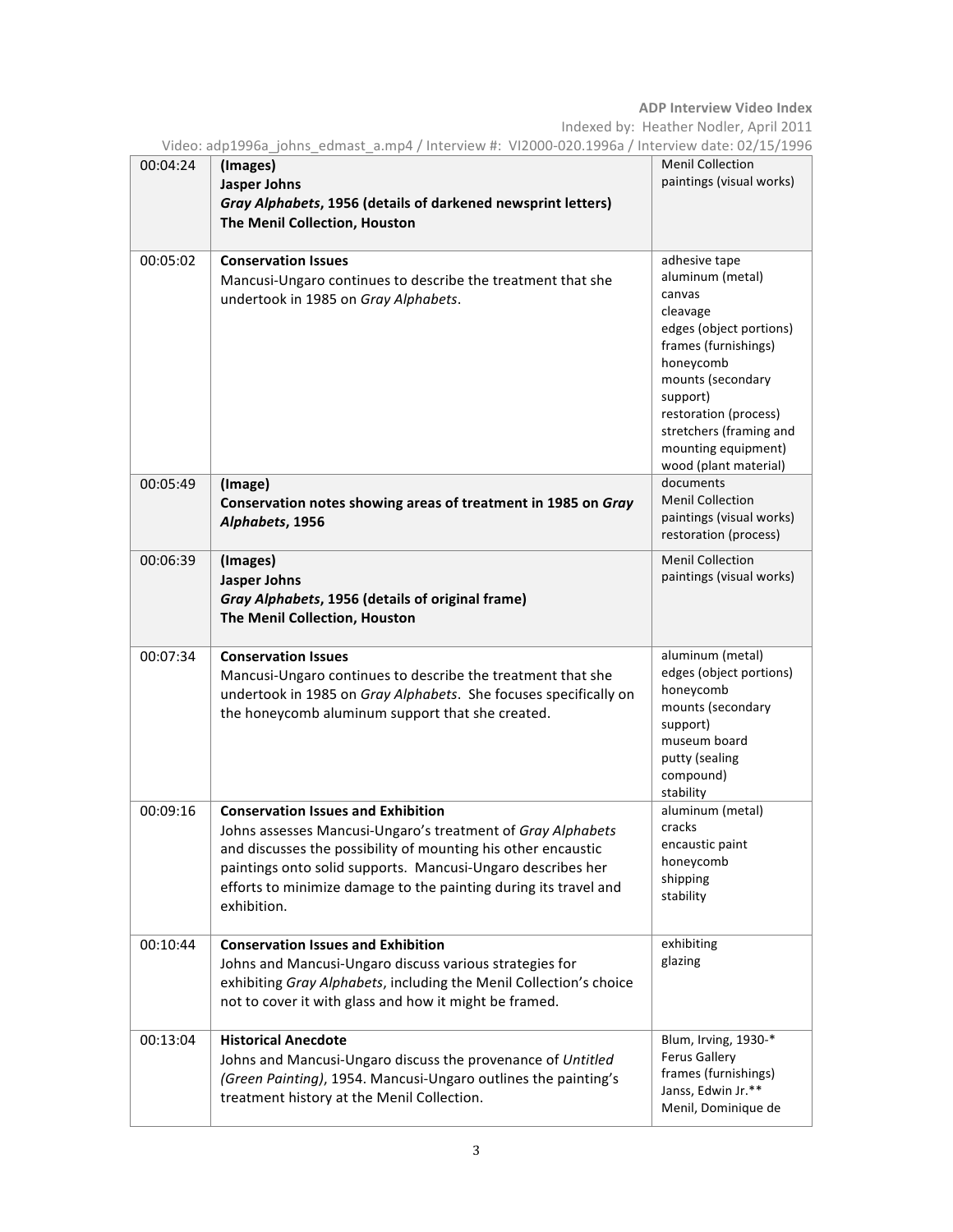Indexed by: Heather Nodler, April 2011

|          |                                                                                                                                                                                                                                                                      | Menil, François de<br>provenance                                                                                                                                              |
|----------|----------------------------------------------------------------------------------------------------------------------------------------------------------------------------------------------------------------------------------------------------------------------|-------------------------------------------------------------------------------------------------------------------------------------------------------------------------------|
| 00:13:05 | (Image)<br><b>Jasper Johns</b><br><b>Untitled (Green Painting), 1954</b><br>The Menil Collection, Houston                                                                                                                                                            | Rosenthal, Rachel<br><b>Menil Collection</b><br>paintings (visual works)                                                                                                      |
| 00:14:13 | (Image)<br><b>Jasper Johns</b><br>Untitled (Green Painting), 1954 (painting in white shadowbox)<br>The Menil Collection, Houston                                                                                                                                     | <b>Menil Collection</b><br>paintings (visual works)                                                                                                                           |
| 00:14:28 | <b>Technical Specifications</b><br>Johns describes the materials and techniques that he employed in<br>the creation of Untitled (Green Painting). Mancusi-Ungaro tells<br>him about an unexplained crystalline substance that appeared on<br>the painting's surface. | crystal (material by<br>form)<br>enamel paint<br>folding (process)<br>glaze<br>glue<br>oil paint (paint)<br>paper (fiber product)<br>viridian (color)<br>wax<br>white pigment |
| 00:14:38 | (Images)<br><b>Jasper Johns</b><br>Untitled (Green Painting), 1954 (details of folded paper)<br>The Menil Collection, Houston                                                                                                                                        | <b>Menil Collection</b><br>paintings (visual works)                                                                                                                           |
| 00:14:59 | (Image)<br><b>Jasper Johns</b><br>Untitled (Green Painting), 1954 (detail of painting verso)<br>The Menil Collection, Houston                                                                                                                                        | <b>Menil Collection</b><br>paintings (visual works)                                                                                                                           |
| 00:16:07 | (Images)<br><b>Jasper Johns</b><br>Untitled (Green Painting), 1954 (details of white crystals on<br>surface of painting)<br>The Menil Collection, Houston                                                                                                            | <b>Menil Collection</b><br>paintings (visual works)                                                                                                                           |
| 00:17:29 | <b>Exhibition</b><br>Johns expresses his preferences regarding the exhibition of<br>Untitled (Green Painting). He comments on the painting's taped<br>edges and its orientation.                                                                                     | adhesive tape<br>edges (object portions)<br>orientation<br>visual inspection                                                                                                  |
| 00:18:27 | (Image)<br><b>Jasper Johns</b><br>Untitled (Green Painting), 1954 (image of painting showing<br>former orientation)<br>The Menil Collection, Houston                                                                                                                 | <b>Menil Collection</b><br>paintings (visual works)                                                                                                                           |
| 00:20:00 | <b>Technical Specifications</b>                                                                                                                                                                                                                                      | age                                                                                                                                                                           |

Video: adp1996a\_johns\_edmast\_a.mp4 / Interview #: VI2000-020.1996a / Interview date: 02/15/1996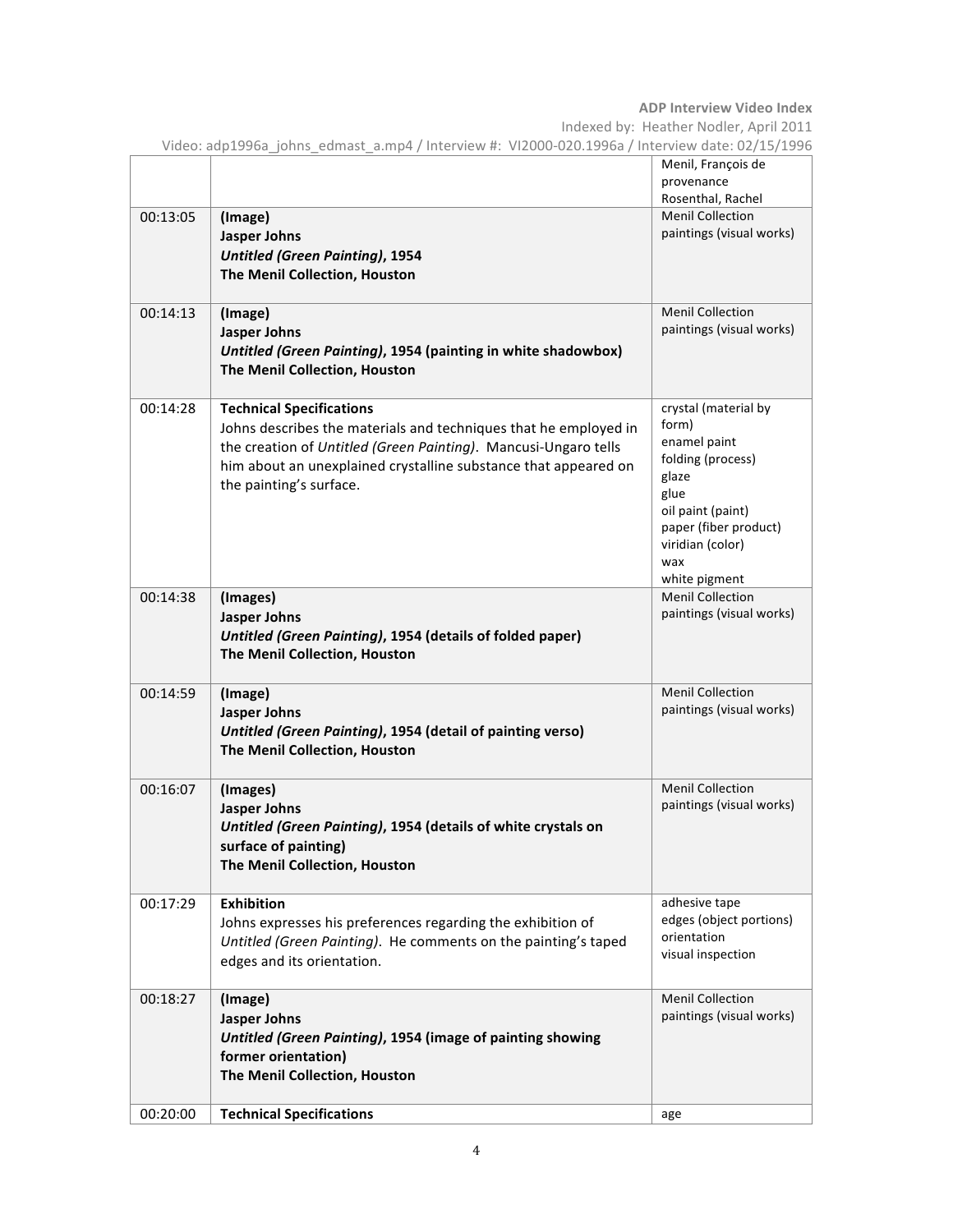| Video: adp1996a_johns_edmast_a.mp4 / Interview #: VI2000-020.1996a / Interview date: 02/15/1996 |                                                                                                                                                                                                                        |                                                                                                                                                                         |  |  |
|-------------------------------------------------------------------------------------------------|------------------------------------------------------------------------------------------------------------------------------------------------------------------------------------------------------------------------|-------------------------------------------------------------------------------------------------------------------------------------------------------------------------|--|--|
|                                                                                                 | Johns and Mancusi-Ungaro discuss the bits of paper that he<br>adhered to the surface of Untitled (Green Painting). In order to<br>see the printed letters on the paper, they examine the work in<br>transmitted light. | canvas<br>cracks<br>letters (signs)<br>newsprint<br>visual inspection                                                                                                   |  |  |
| 00:22:11                                                                                        | (Image)<br>Jasper Johns<br>Untitled (Green Painting), 1954 (detail showing print on paper in<br>transmitted light)<br>The Menil Collection, Houston                                                                    | <b>Menil Collection</b><br>paintings (visual works)                                                                                                                     |  |  |
| 00:22:53                                                                                        | <b>Conservation Issues and Exhibition</b><br>Johns and Mancusi-Ungaro discuss her proposed treatment for<br>Untitled (Green Painting), as well as her plans for it to be framed<br>and mounted during travel.          | exhibiting<br>frames (furnishings)<br>mounts (secondary<br>support)<br>shipping                                                                                         |  |  |
| 00:22:52                                                                                        | (Image)<br><b>Jasper Johns</b><br>Untitled (Green Painting), 1954 (detail of verso showing support<br>treatment)<br>The Menil Collection, Houston                                                                      | <b>Menil Collection</b><br>paintings (visual works)                                                                                                                     |  |  |
| 00:24:06                                                                                        | <b>Technical Specifications</b><br>Johns and Mancusi-Ungaro discuss the text that they observed<br>during their inspection of Untitled (Green Painting) in transmitted<br>light.                                       | letters (signs)                                                                                                                                                         |  |  |
| 00:25:23                                                                                        | <b>Technical Specifications</b><br>Mancusi-Ungaro and Johns discuss the orientation of printed text<br>within the newsprint letters of Gray Alphabets.                                                                 | letters (signs)<br>newsprint<br>orientation                                                                                                                             |  |  |
| 00:25:59                                                                                        | (Images)<br>Jasper Johns<br>Gray Alphabets, 1956 (details of paper letters and encaustic)<br>The Menil Collection, Houston                                                                                             | <b>Menil Collection</b><br>paintings (visual works)                                                                                                                     |  |  |
| 00:26:31                                                                                        | <b>Conservation Issues</b><br>Mancusi-Ungaro describes and solicits feedback from Johns on a<br>treatment that she undertook to consolidate the encaustic<br>material and secure the paper letters on Gray Alphabets.  | beeswax<br>encaustic paint<br>letters (signs)<br>newsprint<br>restoration (process)                                                                                     |  |  |
| 00:28:55                                                                                        | <b>Exhibition</b><br>Johns and Mancusi-Ungaro discuss his preferences regarding<br>stretcher depth.                                                                                                                    | depth (size/dimension)<br>edges (object portions)<br>frames (furnishings)<br>Lebron, James**<br>restoration (process)<br>stretchers (framing and<br>mounting equipment) |  |  |
| 00:31:51                                                                                        | <b>Process of Creation and Conservation Issues</b><br>Johns traces the provenance of Star, which the artist Rachel<br>Rosenthal commissioned him to paint. He and Mancusi-Ungaro                                       | cleaning<br>glass (material)<br>provenance<br>restoration                                                                                                               |  |  |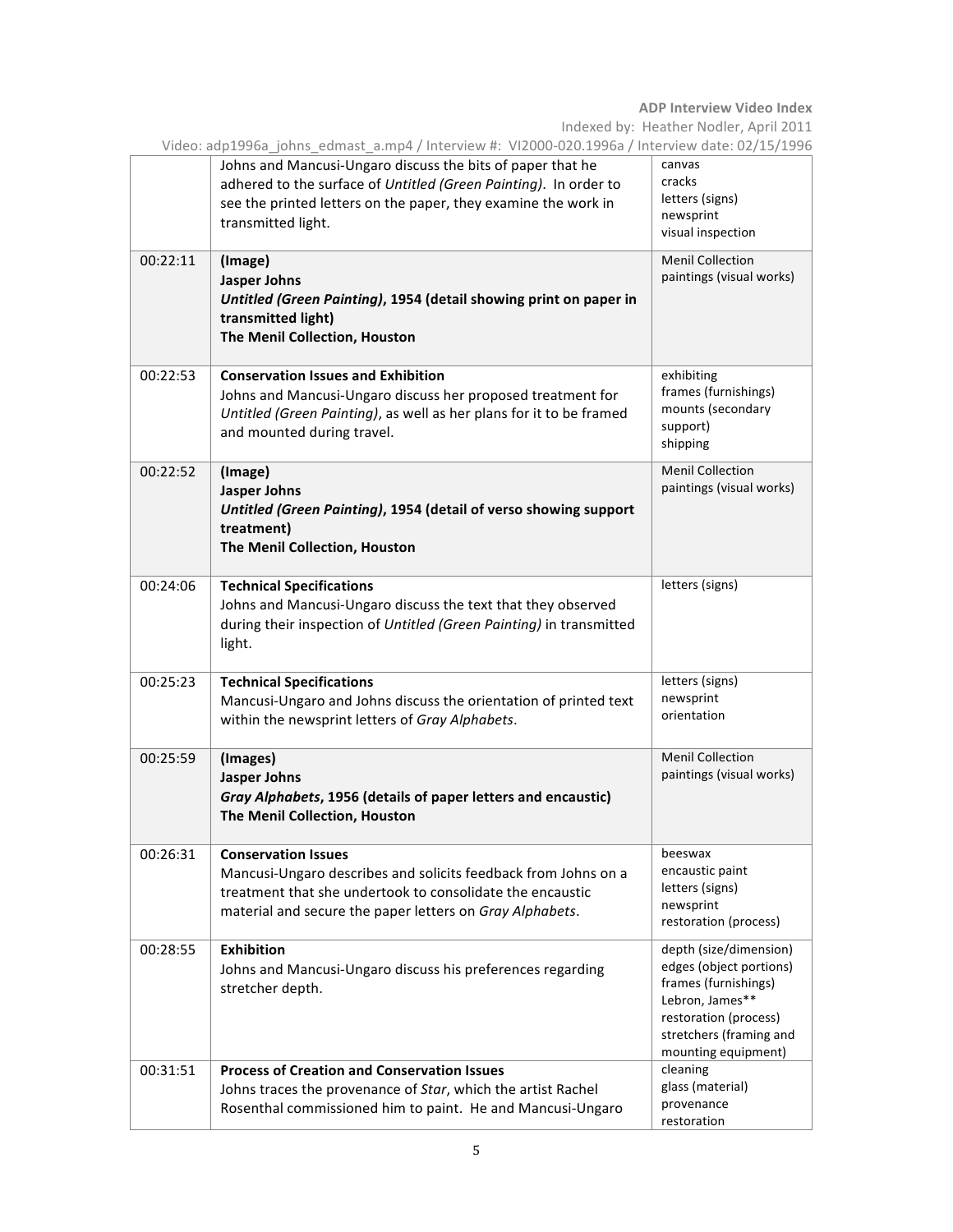| Video: adp1996a johns edmast a.mp4 / Interview #: VI2000-020.1996a / Interview date: 02/15/1996 |                                                                                                                                                                 |                                                                                                     |  |  |
|-------------------------------------------------------------------------------------------------|-----------------------------------------------------------------------------------------------------------------------------------------------------------------|-----------------------------------------------------------------------------------------------------|--|--|
|                                                                                                 | inspect the painting and discuss its construction. Johns offers his<br>opinions regarding how to clean the work.                                                | Rosenthal, Rachel<br>staples<br><b>Stars of David</b><br>visual inspection<br>wood (plant material) |  |  |
| 00:31:53                                                                                        | (Image)<br><b>Jasper Johns</b><br><b>Star, 1954</b><br>The Menil Collection, Houston                                                                            | <b>Menil Collection</b><br>paintings (visual works)                                                 |  |  |
| 00:33:59                                                                                        | (Image)<br>Jasper Johns<br>Star, 1954 (detail of glass, nails, and surface)<br>The Menil Collection, Houston                                                    | <b>Menil Collection</b><br>paintings (visual works)                                                 |  |  |
| 00:35:46                                                                                        | <b>Conservation Issues</b><br>Johns expresses his opinions regarding Mancusi-Ungaro's plans to<br>prevent damage to Star during its shipment and exhibition.    | damage<br>frames (furnishings)<br>mounts (secondary<br>support)<br>shipping<br>stability            |  |  |
| 00:38:05                                                                                        | <b>Conservation Issues</b><br>Johns expresses his opinions regarding the natural aging of works<br>and their cleaning.                                          | age<br>cleaning<br>restoration (process)                                                            |  |  |
| 00:41:03                                                                                        | <b>Conservation Issues</b><br>Johns describes occasions when his works suffered damages.                                                                        | damage<br>restoration (process)<br>Solomon, Alan R.*                                                |  |  |
| 00:41:31                                                                                        | (Work Reference)<br>Jasper Johns<br><b>Painting with Two Balls, 1960</b><br><b>Collection of the artist</b>                                                     | paintings (visual works)                                                                            |  |  |
| 00:42:11                                                                                        | (Image)<br><b>Jasper Johns</b><br>Voice, 1964-1967<br>The Menil Collection, Houston                                                                             | <b>Menil Collection</b><br>paintings (visual works)                                                 |  |  |
| 00:42:11                                                                                        | <b>Historical Anecdote</b><br>Johns traces the provenance of Voice.                                                                                             | Castelli, Leo<br>Leo Castelli Gallery<br>Menil, Dominique de<br>Menil, John de*<br>provenance       |  |  |
| 00:42:34                                                                                        | (Image)<br><b>Jasper Johns</b><br>Voice, 1964-1967 (First State)<br>The Menil Collection, Houston                                                               | <b>Menil Collection</b><br>paintings (visual works)                                                 |  |  |
| 00:43:05                                                                                        | (Exhibition Reference)<br>"Gray is the Color: An Exhibition of Grisaille Painting XIIIth-XXth<br>Centuries"<br>Institute for the Arts, Rice University, Houston | exhibitions (events)<br><b>Rice University Institute</b><br>for the Arts, Rice<br>Museum            |  |  |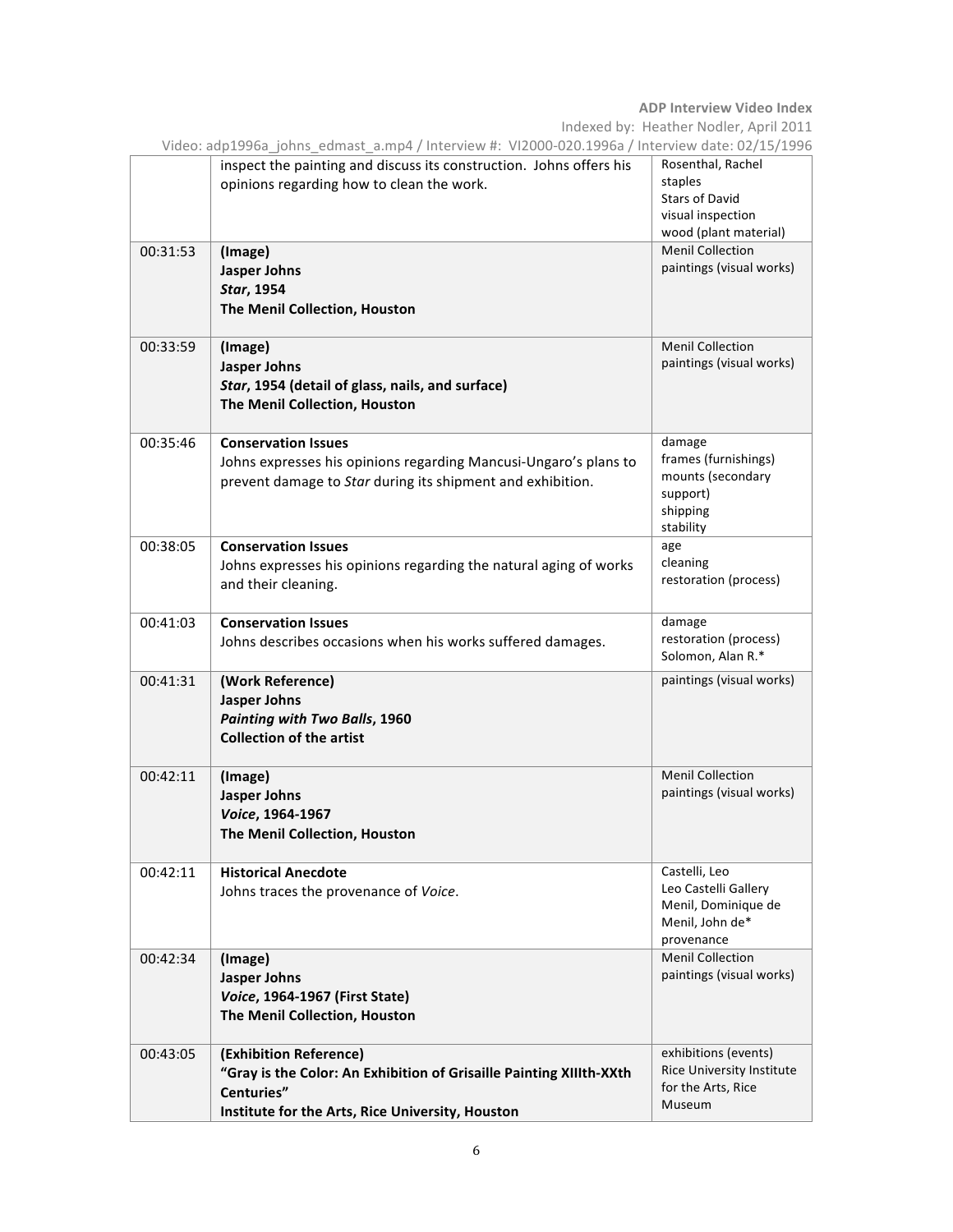Indexed by: Heather Nodler, April 2011

Video: adp1996a\_johns\_edmast\_a.mp4 / Interview #: VI2000-020.1996a / Interview date: 02/15/1996

|          | October 19, 1963-January 19, 1974                                                                                                                                                                                                                                                                                                                                                                         |                                                                                                                                                                               |
|----------|-----------------------------------------------------------------------------------------------------------------------------------------------------------------------------------------------------------------------------------------------------------------------------------------------------------------------------------------------------------------------------------------------------------|-------------------------------------------------------------------------------------------------------------------------------------------------------------------------------|
| 00:43:21 | <b>Technical Specifications</b><br>Johns describes the processes and materials that he employed in<br>the creation of Voice. He and Mancusi-Ungaro inspect the<br>painting to reveal that it is backed with an additional canvas.                                                                                                                                                                         | canvas<br>charcoal (plant material)<br>oil paint (paint)<br>stretchers (framing and<br>mounting equipment)                                                                    |
| 00:43:35 | (Image)<br><b>Jasper Johns</b><br>Voice, 1964-1967 (detail)<br>The Menil Collection, Houston                                                                                                                                                                                                                                                                                                              | <b>Menil Collection</b><br>paintings (visual works)                                                                                                                           |
| 00:46:19 | <b>Historical Anecdote and Conservation Issues</b><br>Johns and Mancusi-Ungaro discuss possible explanations for an<br>additional backing canvas that was applied to Voice. Johns<br>describes an occasion when the painting was damaged, and he<br>subsequently restored it.                                                                                                                             | canvas<br>damage<br>Edisto Beach<br>framing (processes)<br>Lebron, James**<br>Leo Castelli Gallery<br>restoration (process)<br>stretchers (framing and<br>mounting equipment) |
| 00:51:13 | <b>Historical Anecdote</b><br>Johns and Mancusi-Ungaro discuss the provenance of Voice and<br>try to clarify some confusion regarding the painting's history of<br>being reworked, as indicated by photographs and<br>correspondence.                                                                                                                                                                     | Burckhardt, Rudy<br>documents<br>Lebron, James**<br>Leo Castelli Gallery<br>Menil, Dominique de<br>Menil, John de*<br>Pollitzer, Eric*<br>provenance<br>Sidney Janis Gallery  |
| 00:51:40 | (Image)<br>Letter from Sidney Janis Gallery to Dominique de Menil, regarding<br>Voice.                                                                                                                                                                                                                                                                                                                    | correspondence                                                                                                                                                                |
| 00:52:18 | (Images)<br><b>Jasper Johns</b><br>Voice, 1964-1967 ("First State" and "Second State")<br>The Menil Collection, Houston                                                                                                                                                                                                                                                                                   | <b>Menil Collection</b><br>paintings (visual works)                                                                                                                           |
| 00:54:11 | <b>Historical Anecdote</b><br>Johns and Mancusi-Ungaro enlist the aid of Roberta Bernstein,<br>Elizabeth Lunning, and David Whitney to clarify the history of<br>Voice's transformation.                                                                                                                                                                                                                  | Bernstein, Roberta<br>provenance                                                                                                                                              |
| 00:56:24 | <b>Conservation Issues</b><br>Mancusi-Ungaro offers possible explanations for the additional<br>canvas on <i>Voice</i> . She and Johns discuss various conservation<br>treatments that both Johns and the Menil Collection undertook<br>on Voice. These include creating replicas of the fork and spoon,<br>which were stolen from the work and later replaced, and securing<br>the wire on the painting. | canvas<br>damage<br>forks (flatware)<br>framing (processes)<br>Katz, Bill<br>restoration (process)<br>spoons                                                                  |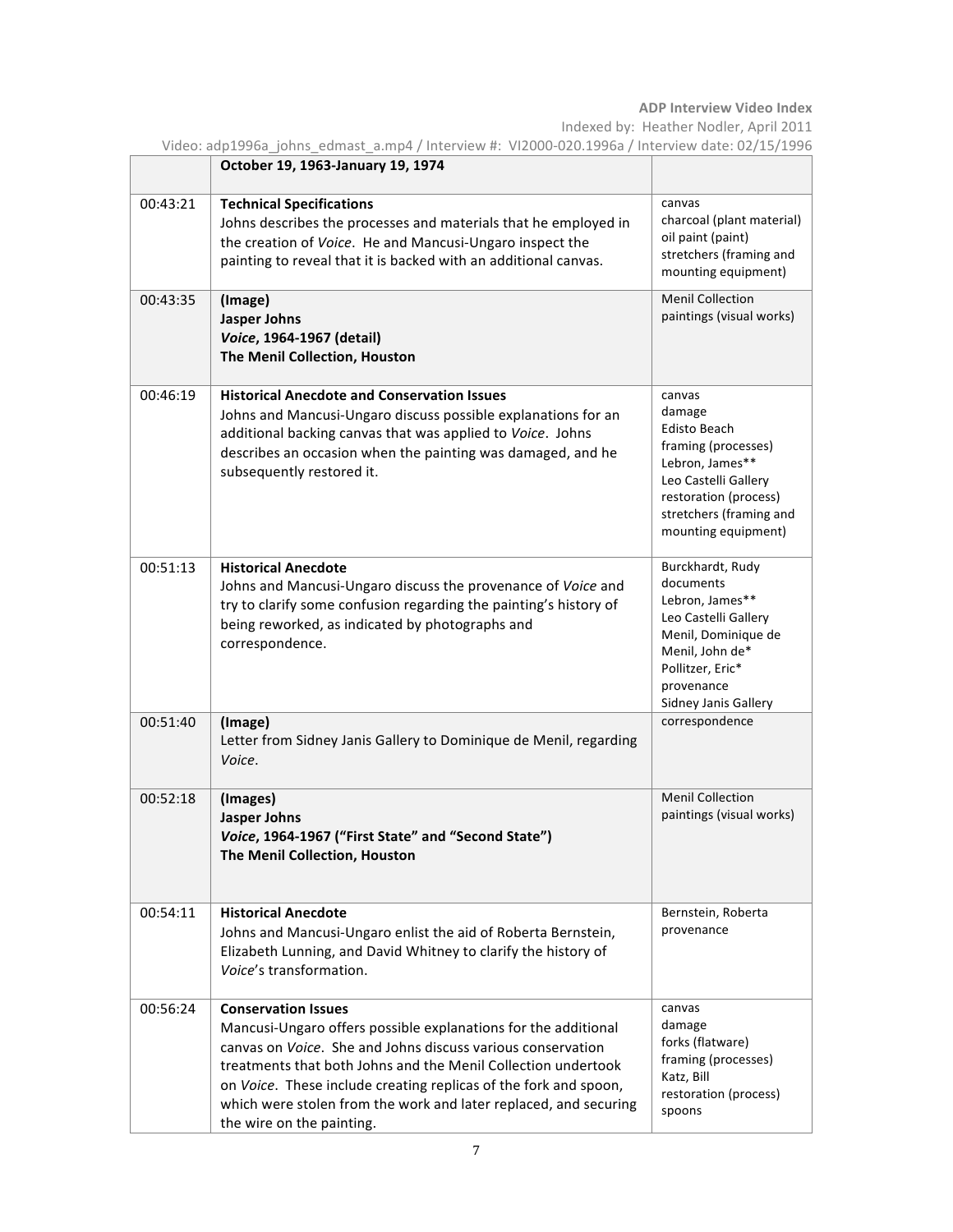Indexed by: Heather Nodler, April 2011

|          | VIUEO: dUPIJYDd TONNS EUNIdSL d.MP4 / MENVIEW #. VIZUUU-UZU.1990d / MIENVIEW UdIE. UZ/15/1990                                                                                                                                                                       | stretchers (framing and<br>mounting equipment)<br>vandalism<br>wire                                                 |
|----------|---------------------------------------------------------------------------------------------------------------------------------------------------------------------------------------------------------------------------------------------------------------------|---------------------------------------------------------------------------------------------------------------------|
| 00:57:47 | (Image)<br>Jasper Johns<br>Voice, 1964-1967 (detail of fork and spoon)<br>The Menil Collection, Houston                                                                                                                                                             | <b>Menil Collection</b><br>paintings (visual works)                                                                 |
| 00:59:36 | (Image)<br><b>Jasper Johns</b><br>Voice, 1964-1967 (detail of security wire)<br>The Menil Collection, Houston                                                                                                                                                       | <b>Menil Collection</b><br>paintings (visual works)                                                                 |
| 00:59:57 | (Image)<br><b>Jasper Johns</b><br>Voice, 1964-1967 (detail of screw eye)<br>The Menil Collection, Houston                                                                                                                                                           | <b>Menil Collection</b><br>paintings (visual works)                                                                 |
| 01:00:17 | <b>Historical Anecdote</b><br>Johns and Mancusi-Ungaro enlist the help of David Whitney to<br>clarify the mystery surrounding Voice's second canvas and its<br>provenance.                                                                                          | Edisto Beach<br>Kulicke, Robert M.<br>Lebron, James**<br>New York<br>stretchers (framing and<br>mounting equipment) |
| 01:02:29 | (Image)<br>Jasper Johns<br>Voice, 1964-1967 (verso stretcher)<br>The Menil Collection, Houston                                                                                                                                                                      | <b>Menil Collection</b><br>paintings (visual works)                                                                 |
| 01:04:54 | <b>Historical Anecdote</b><br>The group attempts to reconstruct Voice's provenance using the<br>gallery labels on the painting's verso. They also discuss early<br>confusion, on the part of the Menil Collection, regarding different<br>versions of the painting. | Menil, Dominique de<br>Winkler, Paul**                                                                              |
| 01:05:06 | (Image)<br>Jasper Johns<br>Voice, 1964-1967 (verso detail of Sidney Janis Gallery label)<br>The Menil Collection, Houston                                                                                                                                           | <b>Menil Collection</b><br>paintings (visual works)                                                                 |
| 01:05:45 | <b>Conservation Issues</b><br>Johns gives his opinions regarding the possibility of replacing the<br>fork and spoon on Voice, in the event of theft.                                                                                                                | forks (flatware)<br>replicas<br>restoration (process)<br>spoons<br>vandalism                                        |
| 01:06:34 | (Image)<br>Jasper Johns<br>Voice, 1964-1967 (detail of fork and spoon)<br>The Menil Collection, Houston                                                                                                                                                             | <b>Menil Collection</b><br>paintings (visual works)                                                                 |

Video: adp1996a\_johns\_edmast\_a.mp4 / Interview #: VI2000-020.1996a / Interview date: 02/15/1996